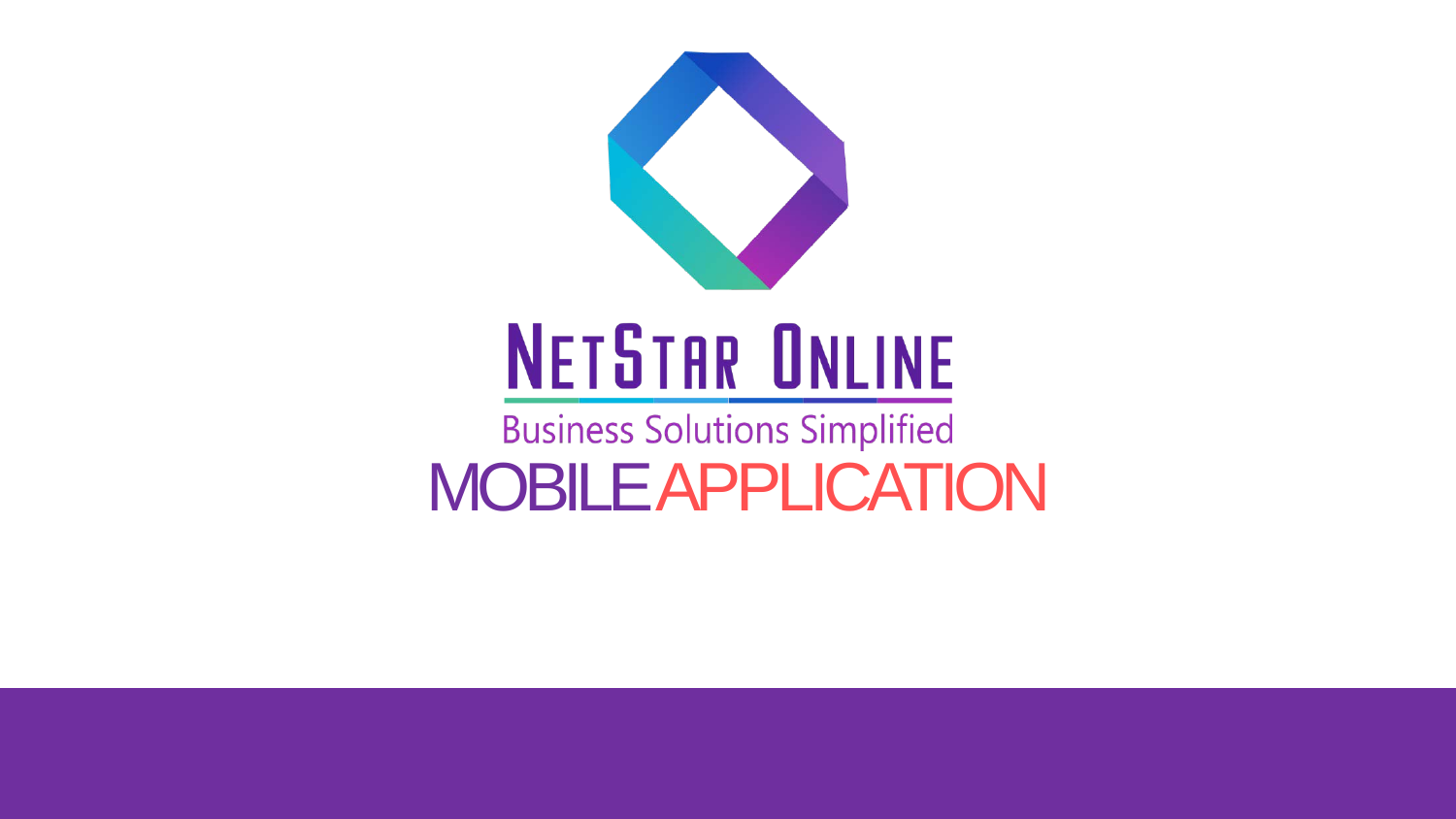# **PRESENTATION AGENDA**



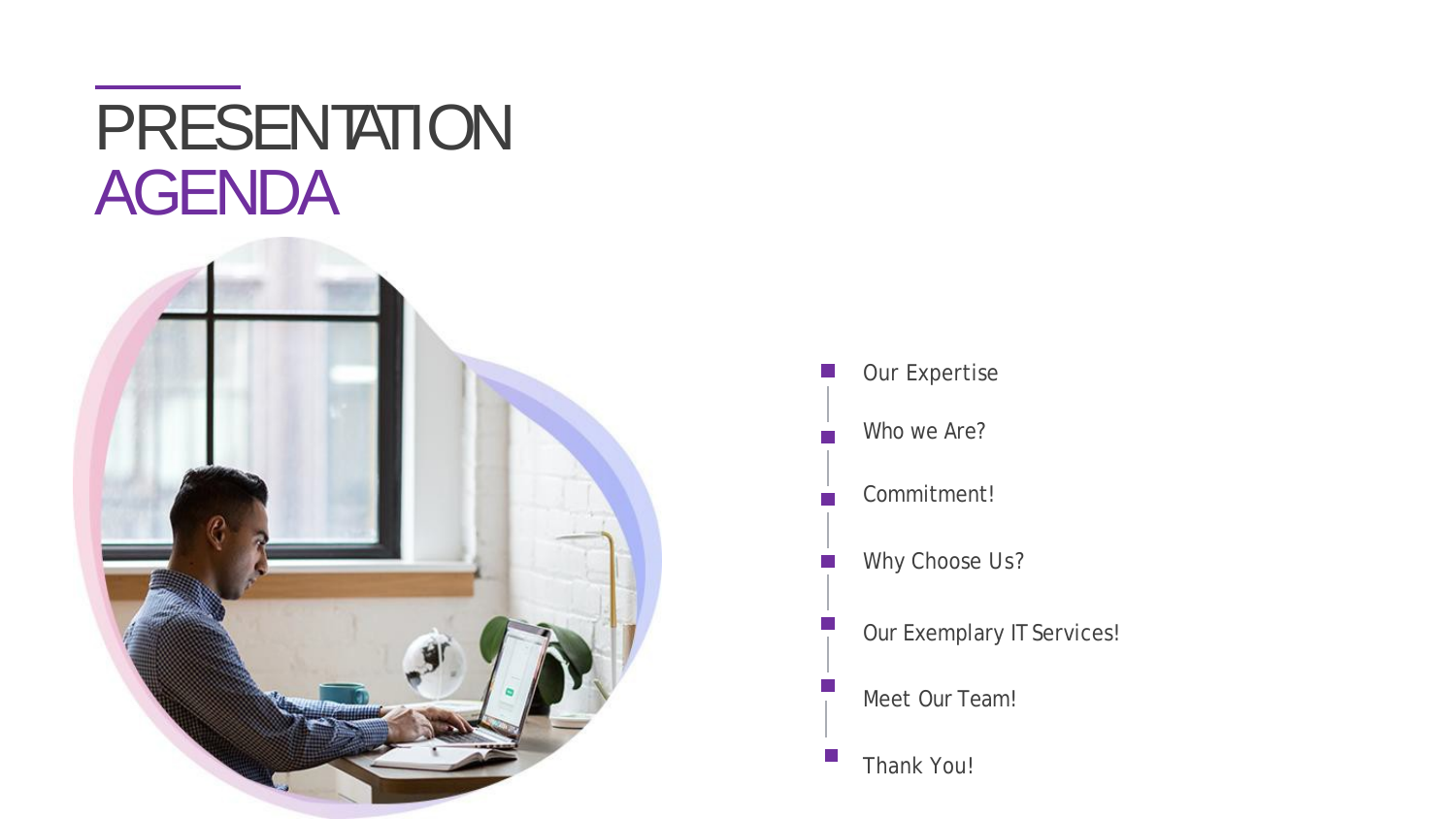# **Our Expertise**

Web & Graphics Design expertise:-Photoshop | Illustrator | UX/UI design | CSS3|HTML5|Bootstrap|Jquer|Node JS|AngularJs.

Website Development expertise:-Certified PHP|Mysql|Codeigniter|Wordpress|Laravel|Joomla|Magento|Plugin.

Ecommerce Development expertise:-PHP|CustomPHP |Open cart|Woocommerce|Magento|Prestashop|Shoping Cart.

Web Application expertise:-CMS|SMS|CRM|HRM|LMS|Billing Inventory |Customized Software Development|FoodDelivery|Grocery Shopping|School apps|Employeetracking|Codeigniter|WordPress|Laravel|Java|MongoDB |PHP|Mysql.

Mobile Application Expertise:– Android and iOS Platform| Native and Hybrid Technology|Java|Android |iOS Swift and objective C++|Angular|AngularJS|React|React native.

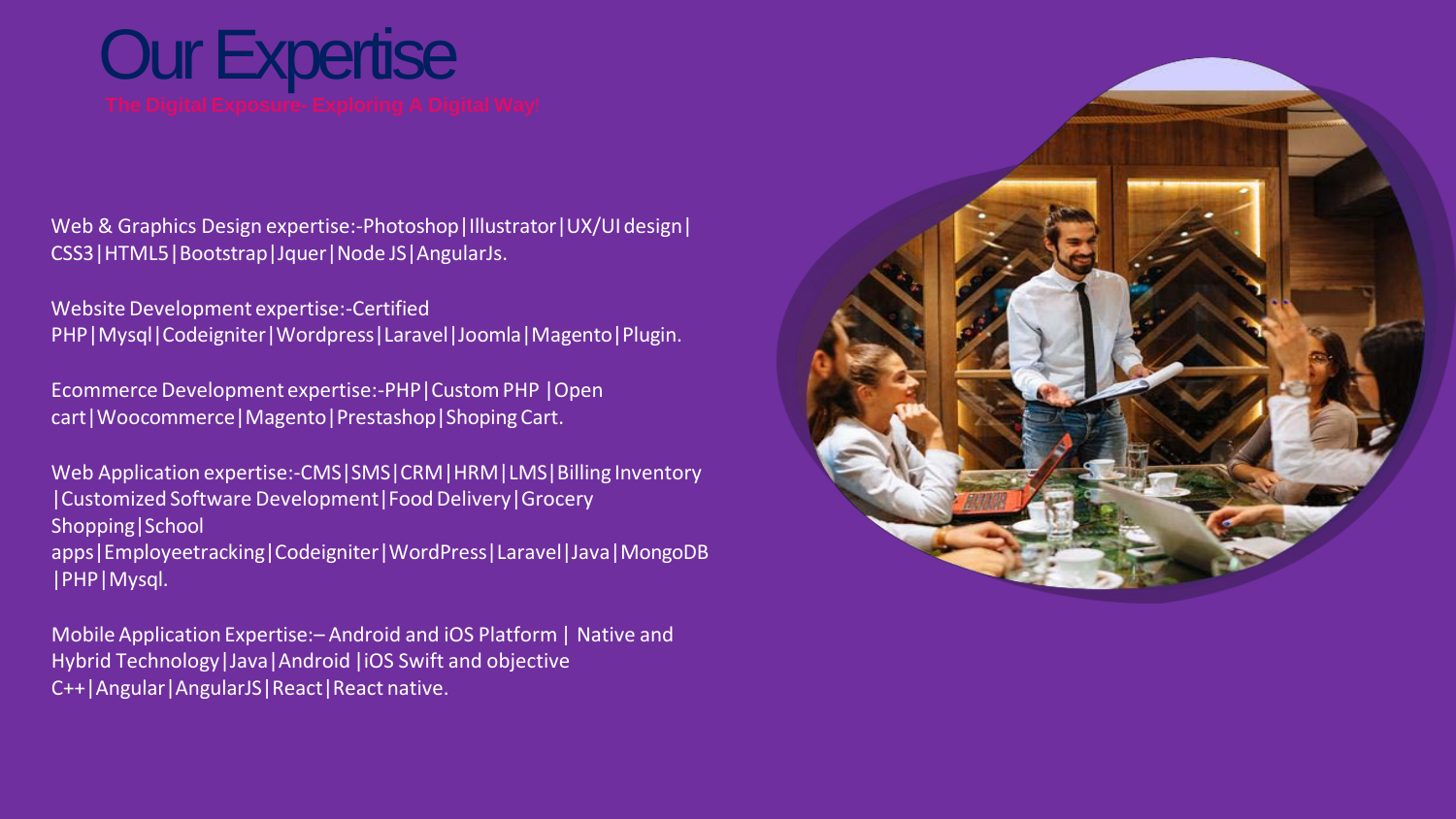## WHO WE ARE?

### **The Digital Exposure- Exploring A Digital Way**

We are The Digital Exposure, born out of a simple thought empowering your business by leveraging technology that accelerates your growth to reach your business goals. We are obsessed with creativity and it reflects in whatever we do - be it web design or app development. We have sparked life in poorly performing businesses, the next could be you!

We are a creative & innovative IT consulting, services and support company, offering our excellence in web design, app development and digital marketing. If your business craves for any IT solution, you just name it and we have it.

The Digital Exposure has got technology solutions powerful enough to transform your business to an established brand. We are fully loaded with the experience that can help your brand surpass any hurdle in reaching your target market online. We roam on social media like a champ and shaking hands with us can give you the long-awaited exposure in the digital world.

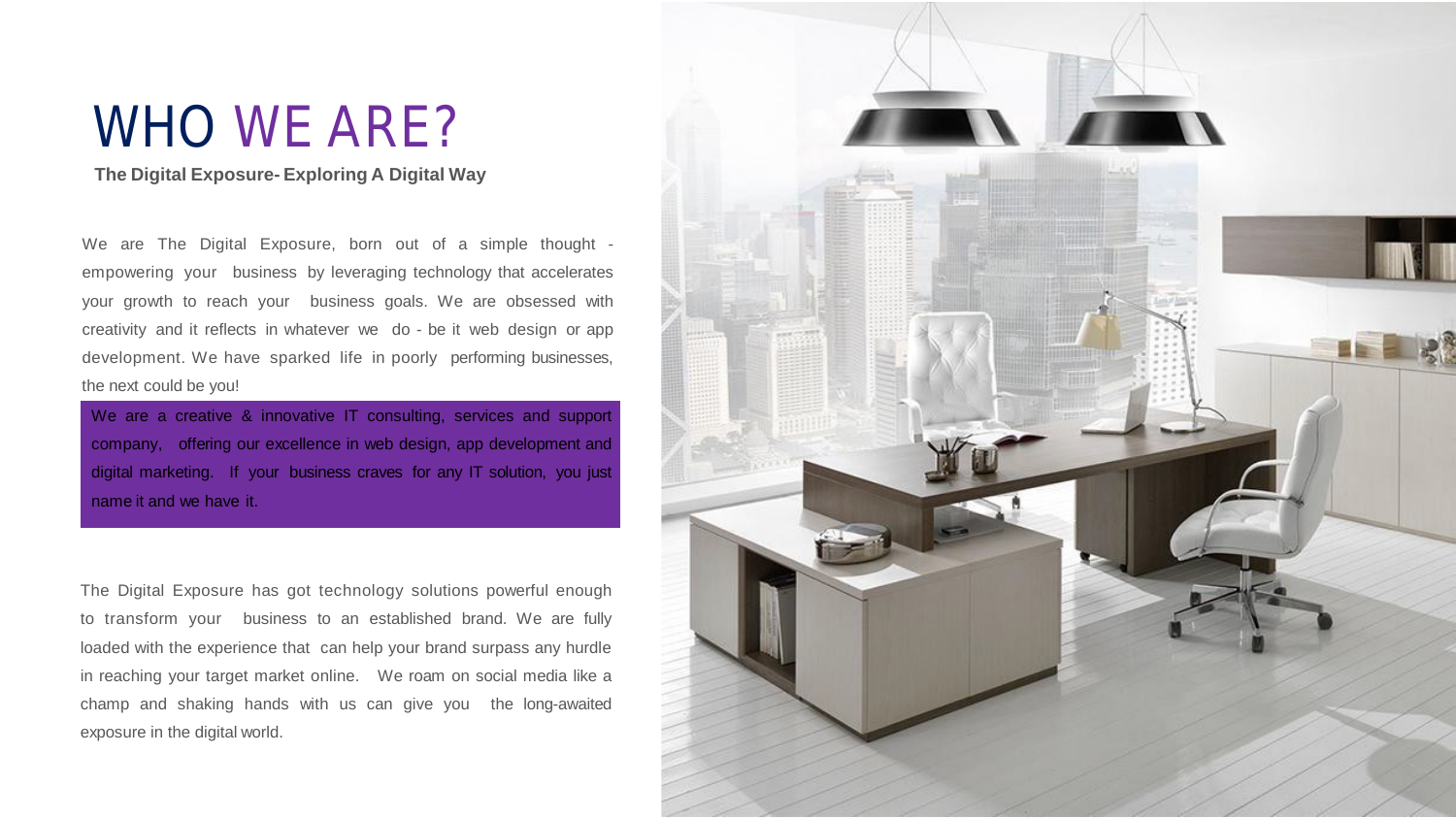### OUR COMMITMENT

Being a leader in IT services, we are committed to eliminate hassles out of your web/software development projects. We value your time and money, so offering you technological edge is our prime concern every time. We always ensure to exceed your expectations and offer far more than what you have asked for. We take care of your business performance online with our growth redefining strategies. Leave your brand performance on our shoulders as we know what it takes to engage, retain and convert customers online.

Working on a web/app development project could be exhausting, but Softuvo is an exception to it. At every step of the project, our skilled hands would be there to make things easier. Consider yourself in safe hands which are committed to accomplish your online goals. Let's address your worries!



### OUR GOALSAND POL WE ARE COMMITTED TO **CY**

### **WeAre Committed To Follow Ethical Online**

We follow stringent ethical online practices which adhere with the Google terms & *policies.*

*Rest assured your business is in safe hands*.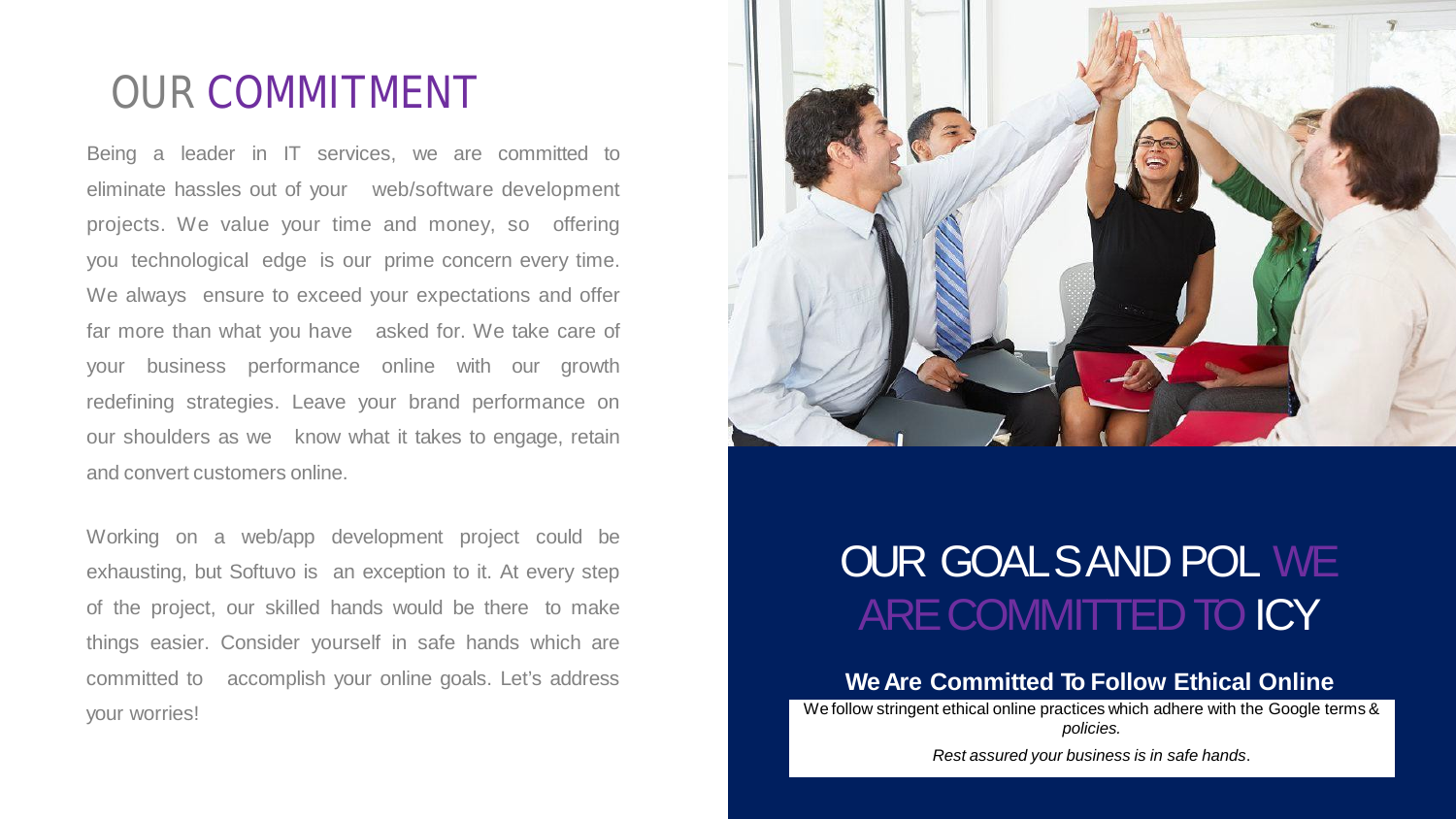### WHY CHOOSE US

### $\blacktriangledown$

 $\blacktriangleright$ 

 $\overline{\mathbf{v}}$ 

### **WELL THOUGHT-OUT DESIGN!**

With a sharp focus on perfect UI & UX, we design passionately to create

masterpieces!

### **WE LISTEN TO CLIENT NEEDS!**

We listen well to client needs and are responsive with fast turnaround time!

### **LOADED WITH EXPERIENCE!**

We are fully loaded with experience that can make a difference in your website design!

### **ONE-STOP IT SOLUTION!**

With comprehensive IT solutions, Softuvo is your one-stop for all IT needs!

### **WE ARE ACCOUNTABLE!**

We never let you stay in darkness and are accountable to sharing your project progress periodically!

### **WE HAVE THE RIGHT TOOLS!**

We have access to technology, IT infrastructure and skilled professionals to achieve great results!

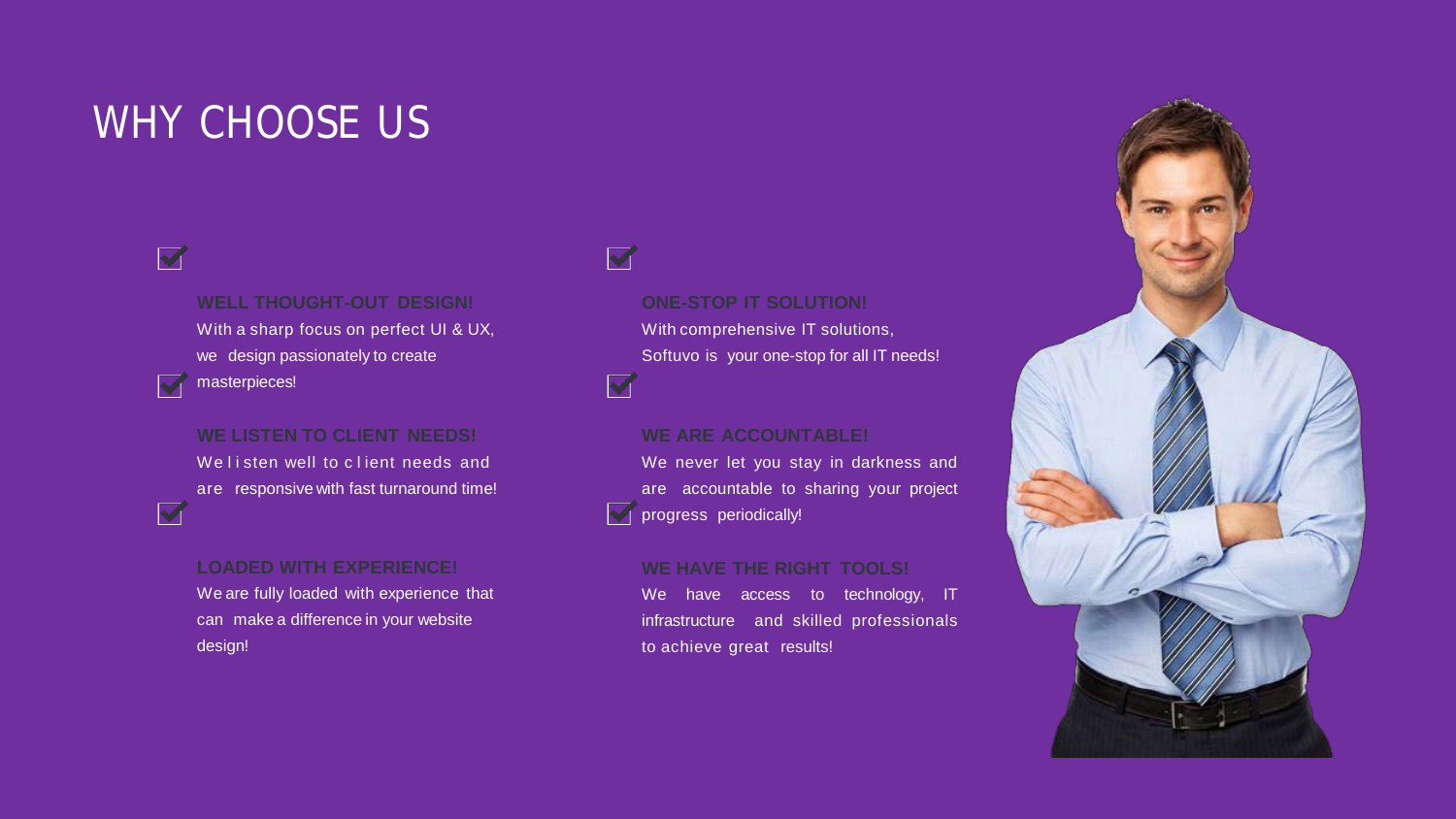# $x^*$ **OUR** SERVICES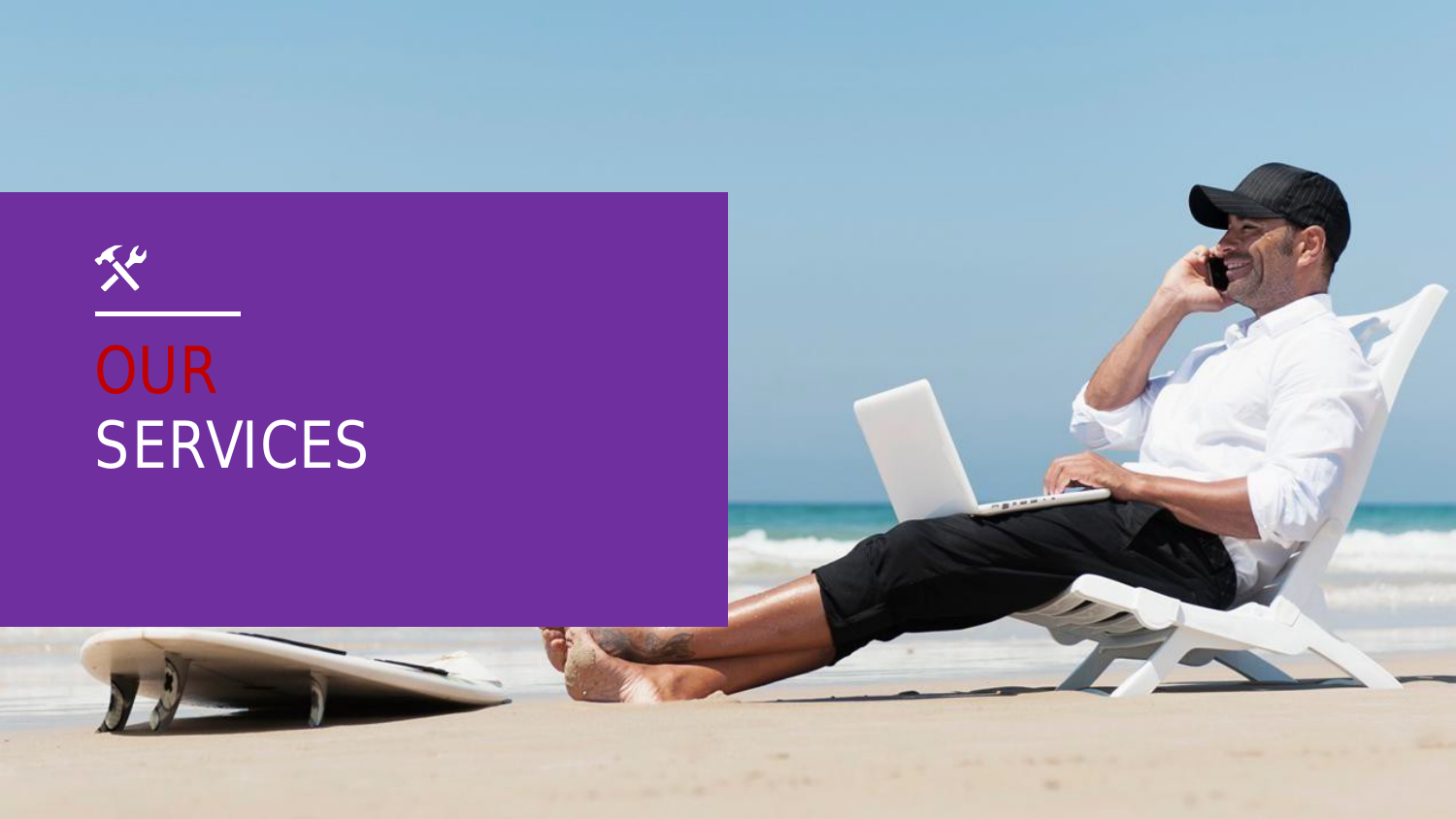### MOBILE APP DEVELOPMENT

For Android we used, Nodejs, Angulerr Js, Ionic, Native, Reactnative, react Js, Flutter, Swift etc



### **ANDROID APP DEVELOPMENT!**

Customized android app development to make you competitive in business competition. Harness the power of intricate Android SDK platform to deliver you amazing results.



#### **IPHONE APP DEVELOPMENT!**

Ask us for highly engaging & secured iPhone applications for your business. We have a long list of iPhone apps which we have built in our extensive experience. Get one today!



### **IPAD APP DEVELOPMENT!**

Softuvo is a specialist in building iPad apps which are highly secured for use in iPads and iPad mini screens. Enjoy powerful app functionalities at a reasonable cost.



#### **PHONEGAP APP DEVELOPMENT!**

Softuvo offers foolproof apps to use on multiple platforms and are checked for quality with extensive in-house testing. Love getting apps that perform well? Contact us!



#### **SAAS BASED APPLICATION DEVELOPMENT!**

Looking to improve productivity in your business activities? SaaS application development would fit into your business interests. Softuvo offers true SaaS applications that perform!



### **CUSTOMIZED MOBILE APP DEVELOPMENT!**

Do you have custom requirements and looking to develop cross- platform customized mobile app development? Knock our doors for app-solutely amazing apps!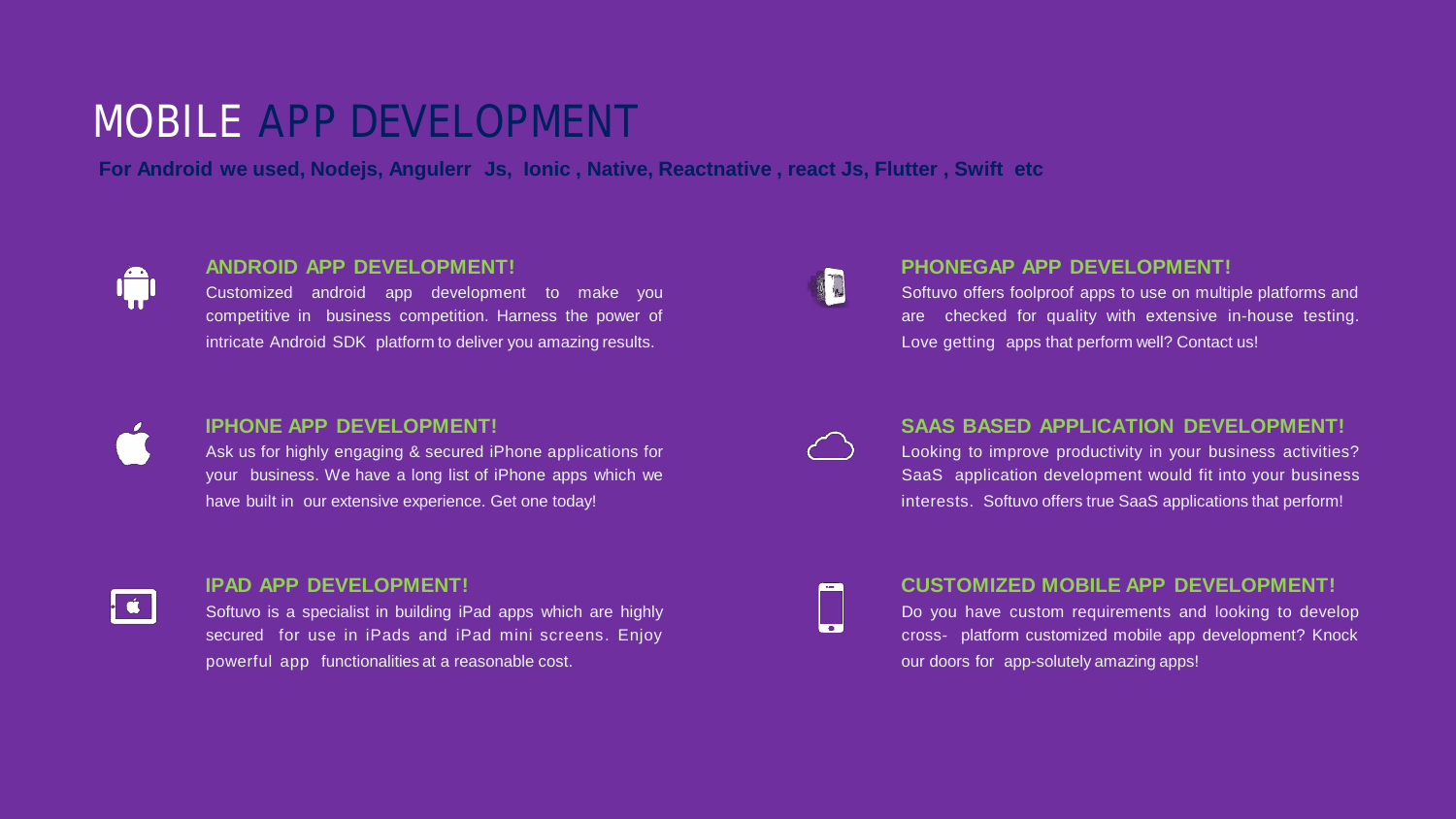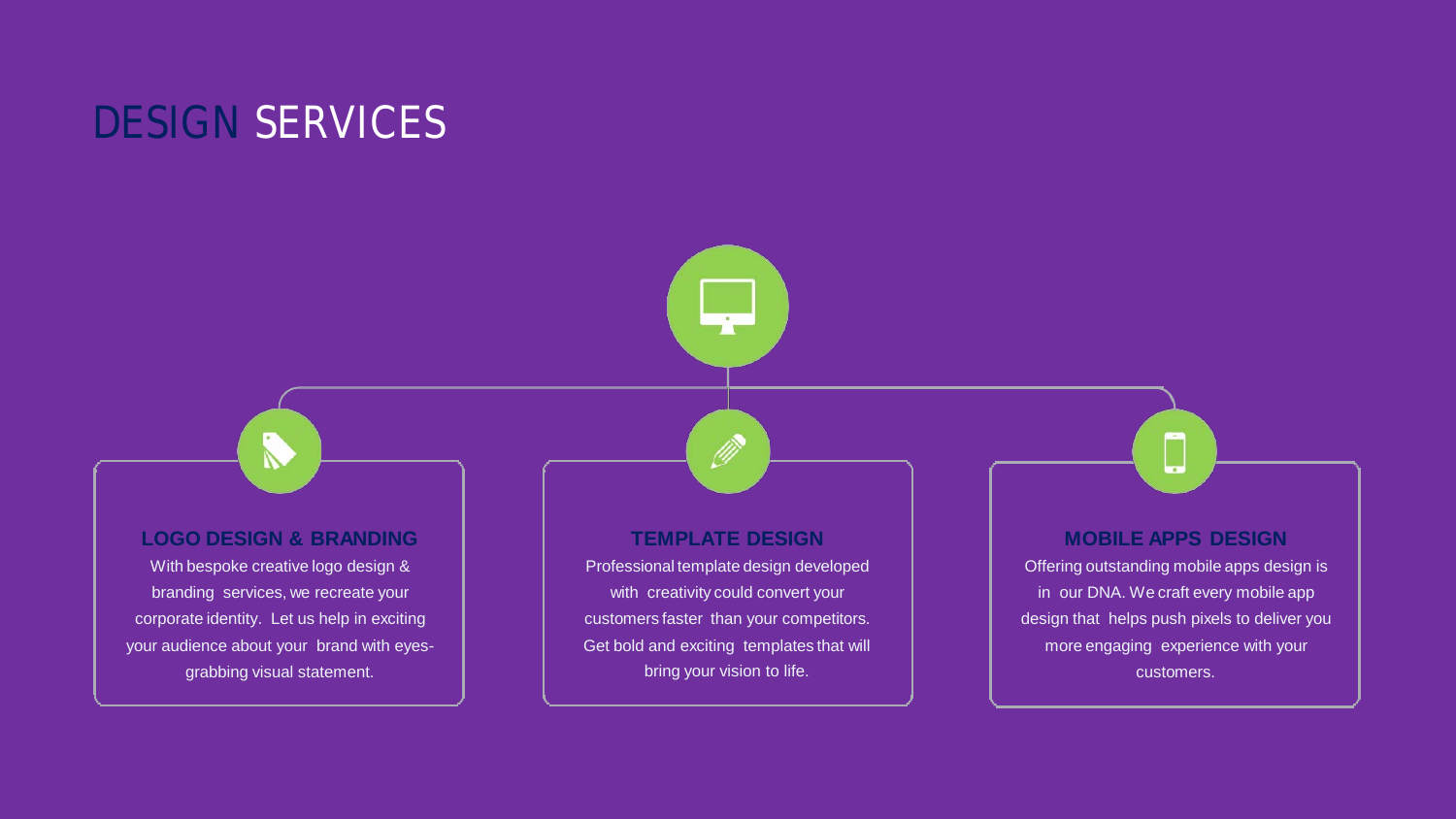# MULTI-TALENTED TEAM OF IT PROFESSIONALS THAT DOES MAGIC WITH CODES!

The Digital Exposure not just fills up the numbers in our staff, but with the right talent, exclusively filtered to help you succeed in the online world. Our team of skilled developers, designers and social media specialists have a strong passion for what they do. We love them seeing putting sweat to accomplish your business goals and so would you after seeing the amazing results on your table. Wait no more in hiring our army of professionals who can win the online battle with clean codes!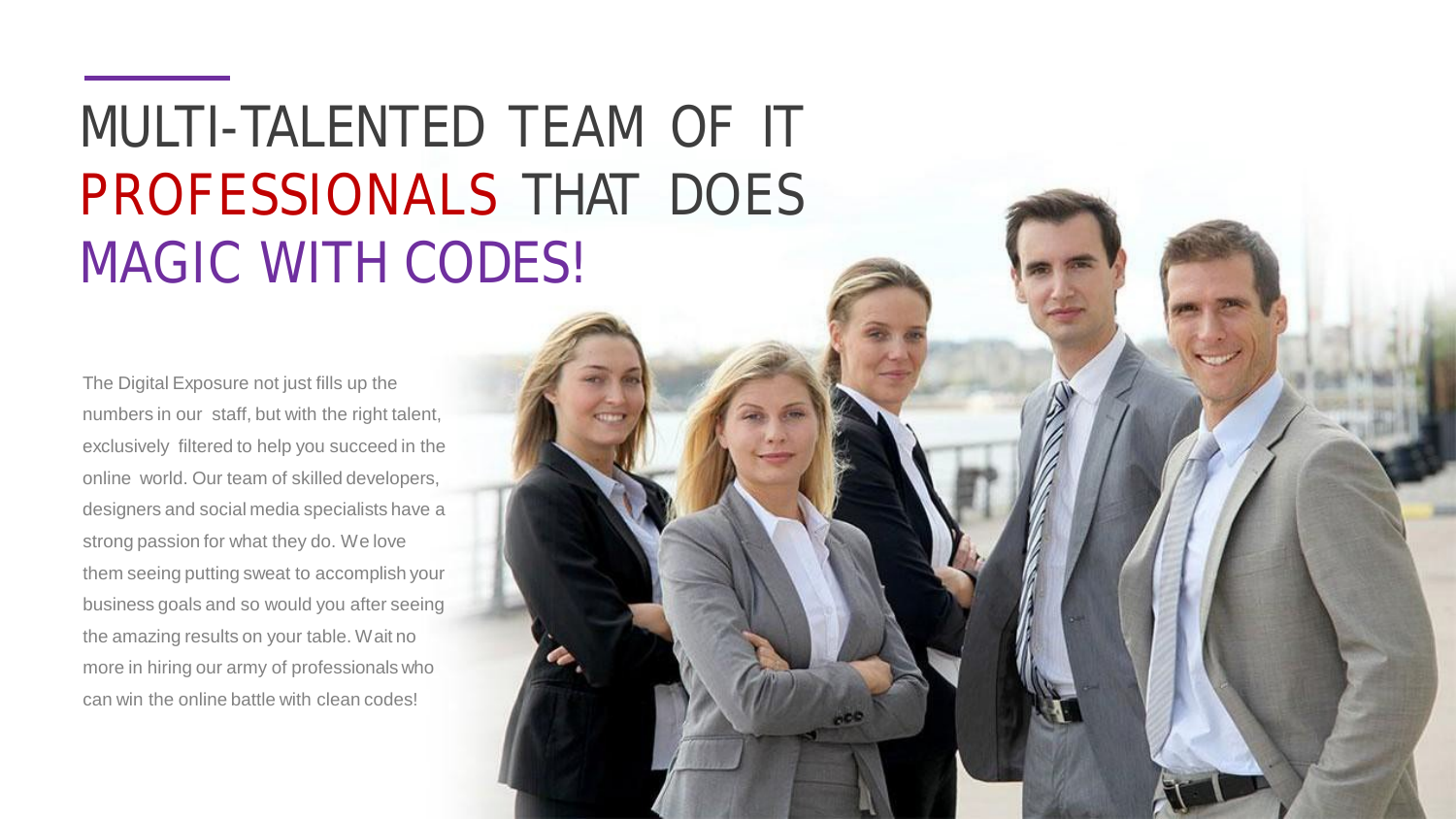## PORTFOLIO SHOWCASE MOBILE DEVELOPMENT





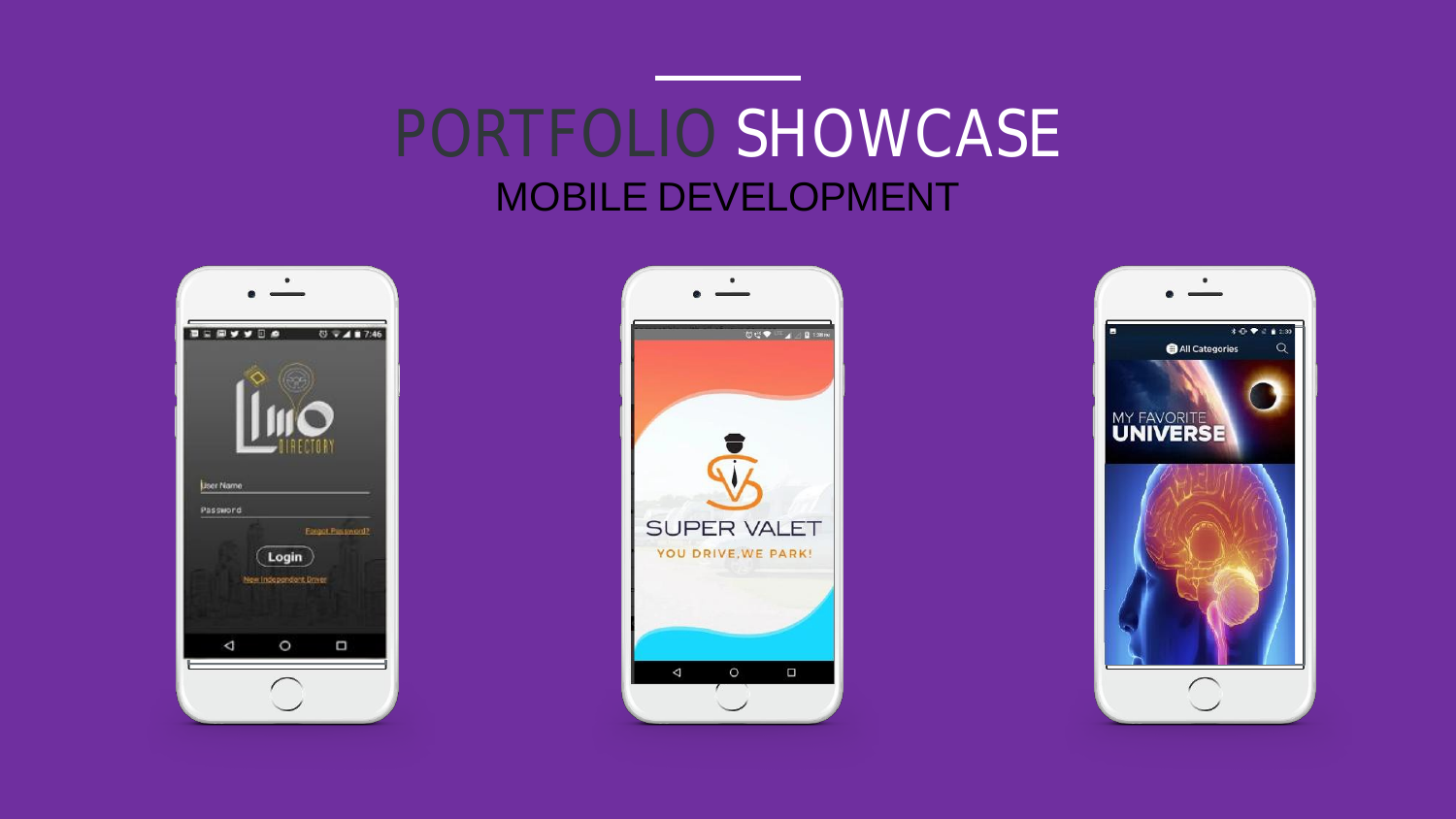# LIMO Directory

https://play.google.com/store/apps/details?id=com.limontaxi.micro https://apps.apple.com/us/app/limo-directory/id1094985993



### **CATEGORY:** Buses, Taxi, Limo, Tow Trucks, Cargo/Delivery, Bicycle Rentals and Others.

LIMO Directory: The Directory of All Things Moving!

It is a discovery APP that lets you see many transport services around you, and their details. Buses, Taxi, Limo, Tow Trucks, Cargo/Delivery, Bicycle Rentals and Others.

No Registration required, and no credit card needed, it is a directory service.



### **PLATEFORM: ANDROID & IOS**

Some of LIMO Directory use cases: -Ask your Bus Network (Public or Corporate Bus or College Bus) to get listed on the APP, so you know where is the bus that you are waiting for, and what is the Estimated Time of Arrival

-Know which Taxi Stop has available Taxi's, and move on to the right stop.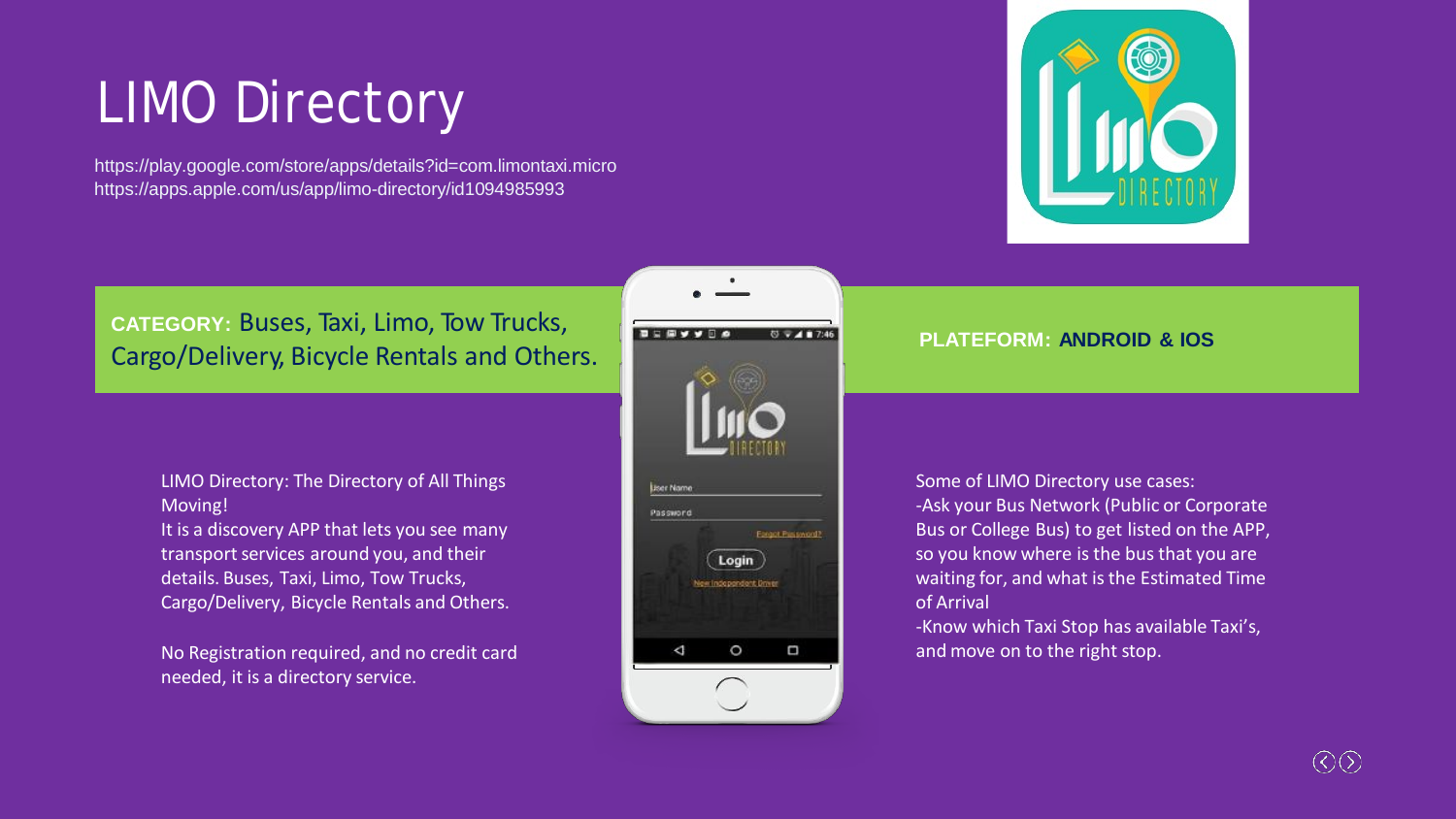## The Great Courses Plus

ttps://play.google.com/store/apps/details?id=com.tgc.greatcoursesplus&hl=en\_IN https://apps.apple.com/us/app/the-great-courses-plus/id1017813651

### **CATEGORY:** Online Learning Videos

The Great Courses Plus online learning subscription offers access to thousands of educational videos taught by experts in many fascinating and useful fields. Whether your interest is science, math, biology, chemistry, English, French, Spanish, or anything in between, there's a learning video for you to stream! With The Great Courses Plus app, subscribers learn everything about anything, from anywhere, with the world's greatest professors as their instructors.



### **PLATEFORM: ANDROID & IOS**

Use the free The Great Courses Plus app to access more than 11,000 educational videos for streaming online to your iPhone. Learn about science, health & wellness, professional development, and much more. New subjects, lectures, and professors are added each month. Enjoy learning about thousands of topics including travel, photography, and even cooking. You can binge watch college-level courses over a weekend, or take a course a day or a course a week. You choose when and how you learn.